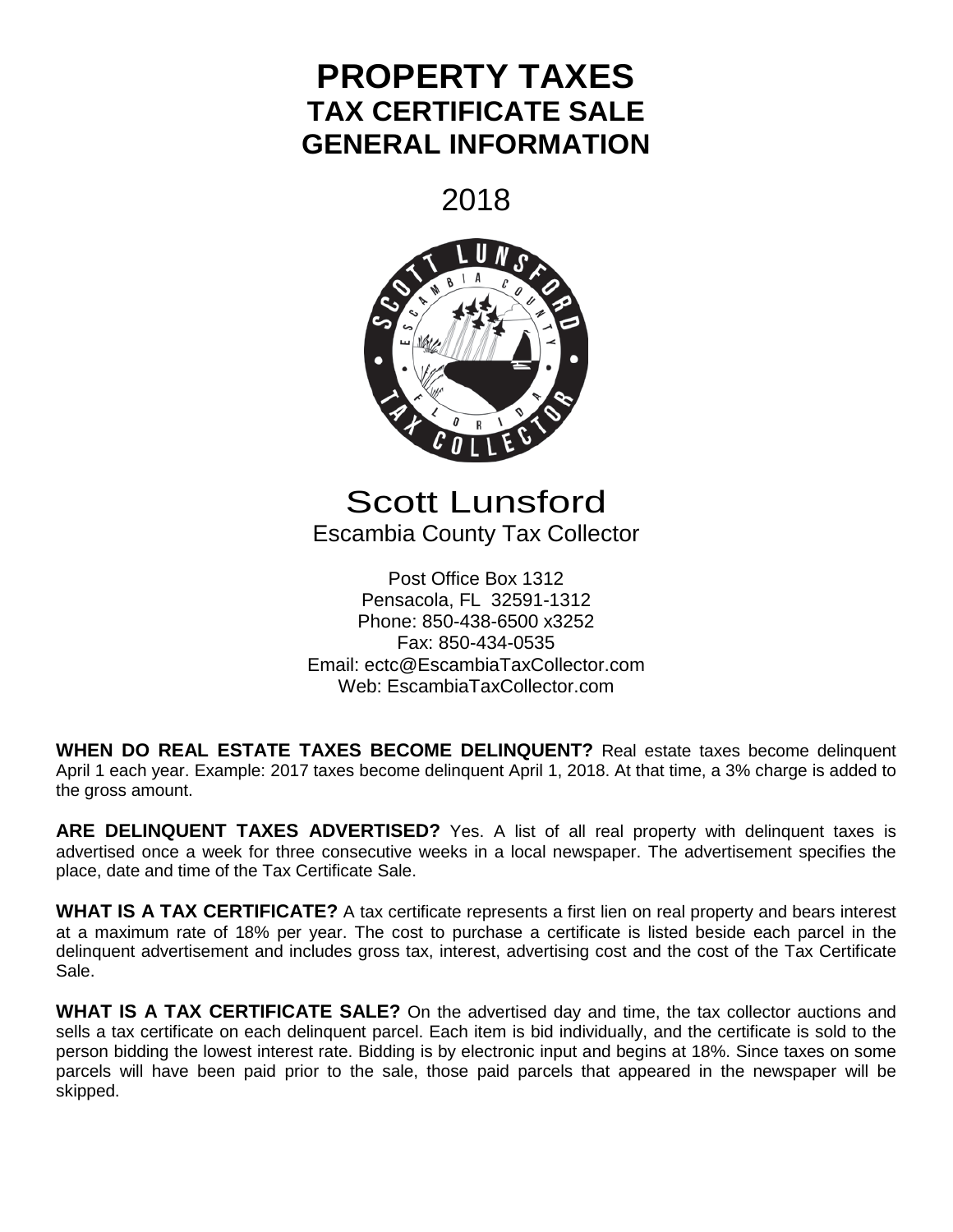**WHAT IF THERE ARE NO BIDDERS?** If there are no bidders for a certificate, it is issued to the County at 18% interest. Tax certificates representing less than \$250 in delinquent taxes on a property with homestead exemption are issued to the County at 18% interest per Florida Statute 197.432(4) and cannot be purchased.

**HOW ARE TAX CERTIFICATES REDEEMED?** In order to clear the property of the tax certificate lien, the property owner must pay the tax collector's office the amount of the tax certificate plus the rate of interest at which the certificate was sold, calculated from the month of the sale to the month of redemption. When a tax certificate is redeemed, a \$6.25 redemption fee is also charged and collected by the tax collector's office. Buyers are refunded by ACH following the redemption(s). Please note that interest earned is taxable and must be reported to the IRS. Each January, a Federal Form 1099-INT is sent to each certificate holder for earnings in the previous year.

**WHAT IF THE CERTIFICATE IS NOT REDEEMED?** If the certificate is not redeemed within two years from the date the tax became delinquent, the certificate holder may apply for a tax deed and bring the land to sale at a public auction. Example: 2017 taxes become delinquent April 1, 2018; therefore, a tax deed application may be made after April 1, 2020. A certificate holder who wishes to apply for a tax deed must redeem all other certificates and pay other fees as mandated by state law.

**WHAT HAPPENS AT THE LAND SALE?** If the land goes to public sale, the starting bid is the total amount of the tax deed application. When the property is assessed on the latest tax roll as homestead property, the starting bid also includes one-half of the assessed value of the property as listed on the current year's tax roll.

The highest bidder will receive a tax deed from the Clerk of the Circuit Court. This is not the same as a warranty deed, as more steps may be necessary to obtain a clear title. If the applicant is not the highest bidder, he/she will be reimbursed for the total amount paid at the time of the application plus 1.5% simple interest per month from the first day of the month following application through the date of sale.

**CAN A PROPERTY OWNER STOP A LAND SALE?** Yes. The owner of the property can prevent the loss of the land by paying all accrued costs and interest at any time before the tax deed sale is held.

**WHAT IS THE LIFE OF A TAX CERTIFICATE?** The life of a tax certificate is seven years from the date of issuance. If the certificate holder does not apply for a tax deed within the seven years, the certificate is null and void.

**IS THIS A RISK FREE INVESTMENT?** No. Although a secure investment in most cases, as with any investment, there is an element of risk. Some possible risks to consider are:

- 1. If there is a correction to the original taxes levied that would decrease the certificate value or cancel the certificate, the law provides for the portion in error to be refunded to the certificate holder with 8% interest or rate of interest bid, whichever is less, per annum calculated monthly to the date of cancellation or correction.
- 2. If the property value drops significantly in subsequent tax years, it may cost more to bring the property to sale than the value gained by owning the property (e.g. parcel may have an assessed structure that subsequently is burned down or condemned and destroyed).
- 3. If the landowner enters into bankruptcy, the certificate holder is prevented from enforcing the lien until the bankruptcy is released. In one instance, the bankruptcy court lowered the interest rate and ordered payments to be made over a five-year period.

**ARE THE COUNTY'S CERTIFICATES AVAILABLE FOR PURCHASE?** Yes. County-held certificates are available for purchase online **[Escambia.LienExpress.net](https://escambia.lienexpress.net/doc/overview)**. When a county certificate is purchased, the lien is transferred to the buyer. The purchase price is the amount of the original certificate plus interest due to the date of purchase, plus \$6.25 administrative fee. The interest rate of the purchased certificate is 18%.